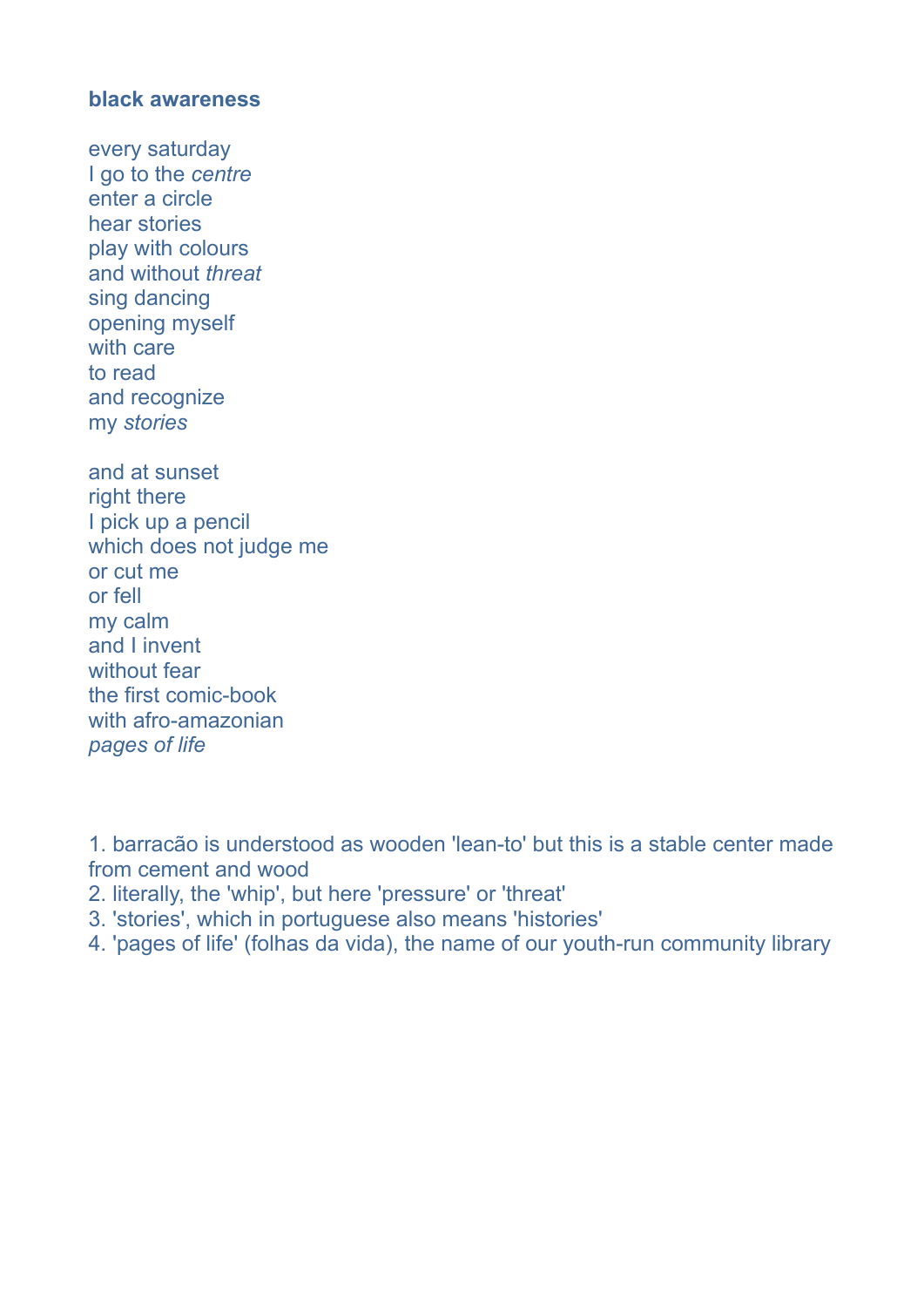## **Energies of life**

I create a kite and see your care, mother in my hands cutting and sowing my clothes. I tie the ribbons of its tail and your wisdom, father in the dance of your fingers weaving nets in the shade of the square.

I fly my dreams their string vibrating with so much history and desire and though mute failed and condemned I read the future in the winds and write the ethics of the rivers in the parched red sky to unveil the values of the giants and keep safe my life in my home.

- 1. 'square' is literally 'little plaza'
- 2. 'mute' is literally 'silenced'
- 3. 'failed' is literally 'academically 'disapproved' and kept down a year.
- 4. 'unveil' literally means to 'reveals the lies'

5. 'My Home, My Life' is the government program that breaks up family ties and communities, creating concentrated zones of cheap industrialized housing for the poorest, thrown together into new 'estates' without health centres, schools, parks or options outline the informal and illegal economies.